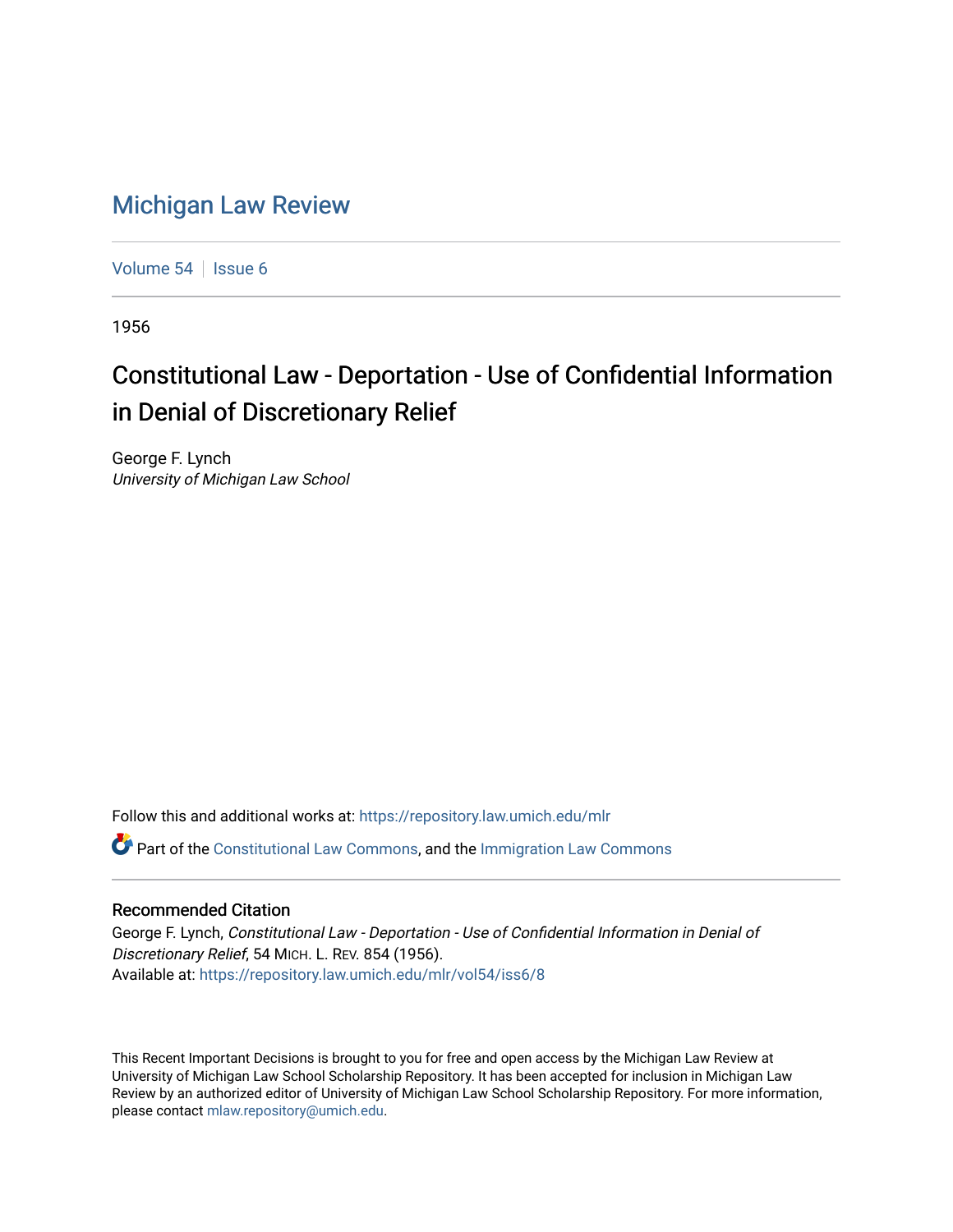CONSTITUTIONAL LAW-DEPORTATION-USE OF CONFIDENTIAL INFORMA-TION IN DENIAL OF DISCRETIONARY RELIEF-Plaintiffs, husband and wife, were deportable aliens. At deportation hearings the plaintiffs asked the attorney general to grant discretionary suspension of deportation under section 19 (c) of the Immigration Act of 1917, as amended, which provided in part: "In the case of any alien  $\dots$  who is deportable  $\dots$  and who has proved good moral character for the preceeding five years, the attorney general may  $\ldots$  (2) suspend deportation  $\ldots$  if he finds (a) that such deportation would result in serious economic detriment to a citizen.  $\ldots$ ."<sup>1</sup> Plaintiffs had three children who were all American citizens. The hearing officer denied relief and the Board of Immigration Appeals affirmed, both on the basis of confidential information which was not disclosed to plaintiffs or put on the record. On a proceeding in a federal district court for declaratory judgment and review, *held,* remanded for further hearing. The use of confidential information is contrary to the applicable regulations<sup>2</sup> and is without legislative sanction. Aliens within the country are entitled to a fair hearing in deportation proceedings and a decision based on confidential information is, or may be, arbitrary action by the government. *Maeztu v. Brownell,* **(D.C. D.C.** 1955) 132 F. Supp. 751. ·

The power of Congress to exclude or expel aliens is a plenary and fundamental sovereign power, substantially immune from judicial control.8 Congress may delegate exclusionary powers to the attorney general and his action, however arbitrary, is subject to review only as to the nationality of the person excluded and as to the question of adherence to the procedural standards authorized by Congress.4 Although the use of confidential information in exclusion hearings has been upheld,<sup>5</sup> an alien once in the United States is entitled to a fair hearing and procedural due process

set standard but sustains the degree of delegation which the Court regards as appropriate in the circumstances. See Jaffe, "An Essay on Delegation of Legislative Power," 47 CoL. L. REv. 359 (1947). But the emphasis in recent cases would appear to be not on· the propriety of a power delegation, but merely on whether the act was legally effective to transfer the power. Keeping in mind the implications of Prudential Life Ins. v. Benjamin, note 12 supra, it is perhaps not too early to suggest that the Court has abandoned the prohibition against delegation of authority as a constitutional limitation imposed by the judiciary.

139 Stat. L. 889 (1917), as amended by 62 Stat. L. 1206 (1948).

212 Fed. Reg. 5117 (July 31, 1947), required a discussion of the evidence relating to eligibility for relief and the reasons for the order of the presiding inspector. 15 Fed. Reg. 7638 (Nov. 10, 1950), required a written decision by the hearing officer containing a summary of the evidence. These regulations are superseded by 8 C.F.R. §244.3 (1952). See note 15 infra.

8 The Chinese Exclusion Case (Chaechan Ping v. United States), 130 U.S. 581, 9 S.Ct. 623 (1889); Fong Yew Ting v. United States, 149 U.S. 698, 13 S.Ct. 1016 (1893); Harisiades v. Shaughnessy, 342 U.S. 580, 72 S.Ct. 512 (1952).

<sup>4</sup>"Whatever the procedure authorized by Congress is, it is due process as far as an alien denied entry is concerned." Knauff v. Shaughnessy, 338 U.S. 537 at 544, 70 S.Ct. 309 (1950).

5 Shaughnessy v. Mezei, 345 U.S. 206, 73 S.Ct. 625 (1953); Knauff v. Shaughnessy, note 4 supra.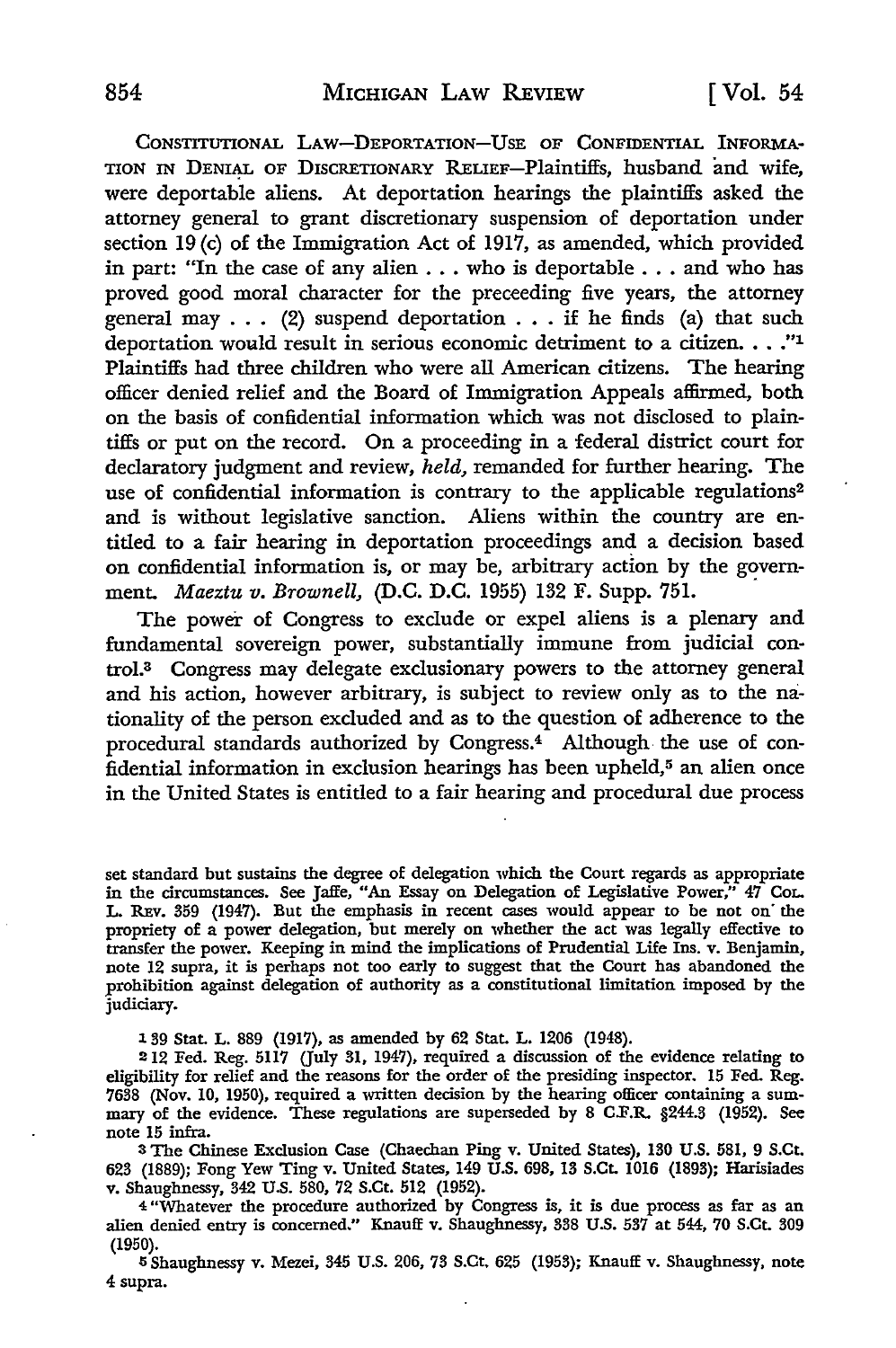before deportation.6 The use of confidential information as a basis for the denial of discretionary relief in deportation cases has been before the courts often enough to indicate that two general approaches to the prob. lem are used. Many cases have held that a denial of relief based primarily on information outside the record is a denial of due process.7 The principal case falls within this first group. This approach is probably the better one under the regulations to the 1917 act, because these regulations expressly require a statement of the evidence.8 Other cases have taken the view that the attorney general may use confidential information as a ground for denying discretionary relief but not in determining the alien's eligibility for relief.9 This approach is not well developed. It seems to be based on the principle that the courts cannot review the exercise of the attorney general's discretion, but can only interfere where there has been a failure to exercise discretion<sup>10</sup> or an abuse of discretion.<sup>11</sup> Review of the exercise of discretionary power is necessarily limited in scope, but the due process clause of the Fifth Amendment has been construed to mean that an alien must have the opportunity to know and rebut the evidence against him. While the Supreme Court has recognized the plenary power of Congress to deport aliens,12 and has held that deportation proceedings are not criminal trials so that the alien has no right of confrontation,13 the Court has also stated that if the statute authorizes any hearing, it must be a fair one.14 A regulation under the 1952 Immigration and Nationality Act expressly permits the use of confidential information in deportation proceedings.15 The validity of such a provision presents a new and interesting problem. The earlier cases arising under the 1917 act could have re-

<sup>6</sup>Kwock Jan Fat v. White, 253 U.S. 454, 40 S.Ct. 566 (1920); The Japanese Immigrant Case, 189 U.S. 86, 23 S.Ct. 611 (1903); Bridges v. Wixon, 326 U.S. 135, 65 S.Ct. 1443 (1945). 7 Orahovats v. Brownell, (D.C. D.C. 1955) 134 F. Supp. 84; Alexiou v. McGrath, (D.C. D.C. 1951) 101 F. Supp. 421; United States ex rel. Weddeke v. Watkins, (2d Cir. 1948) 166 F. (2d) 369, cert. den. 333 U.S. 876, 68 S.Ct. 904 (1948). See also Kwong Hai Chew v.

Colding, 344 U.S. 590, 73 S.Ct. 472 (1953).

8 Note 2 supra.

<sup>9</sup>United States ex rel. Matranga v. Mackey, (2d Cir. 1954) 210 F. (2d) 160, cert. den. 347 U.S. 967, 74 S.Ct. 778 (1954); United States ex rel. Von Kleczkowski v. Watkins, (D.C. N.Y. 1947) 71 F. Supp. 429. But see United States ex rel. Giacalone v. Miller, (D.C. N.Y. 1949) 86 F. Supp. 655 at 657, where the judge who wrote the opinion in the Von Kleczkowski case took the view of the cases cited in note 7 supra.

10 Mahler v. Eby, 264 U.S. 32, 44 S.Ct. 283 (1924); Tod v. Waldman, 266 U.S. 113, 45 S.Ct. 85 (1924); United States ex rel. Mazur v. Commissioner, (2d Cir. 1939) 101 F. (2d) 707; United States ex rel. Di Paola v. Reimer, (2d Cir. 1939) 102 F. (2d) 40.

11 United States ex rel. Kaloudis v. Shaughnessy, (2d Cir. 1950) 180 F. (2d) 489, and cases cited therein.

12 Harisiades v. Shaughnessy, note 3 supra.

13 Johannessen v. United States, 225 U.S. 227, 32 S.Ct. 613 (1912).

14 Klapprott v. United States, 335 U.S. 601, 69 S.Ct. 384 (1949); Kwock Jan Fat v. White, note 6 supra.

15 8 C.F.R. §244.3 (1952), which provides: "In the case of an alien qualified for voluntary departure or suspension of deportation under section 242 or 244 of the Immigration and Nationality Act the determination as to whether the application  $\ldots$  shall be granted or denied  $\ldots$  may be predicated upon confidential information  $\ldots$  if in the opinion of the officer or the Board • • • the disclosure of such information would be prejudicial to the public interest, safety, or security."